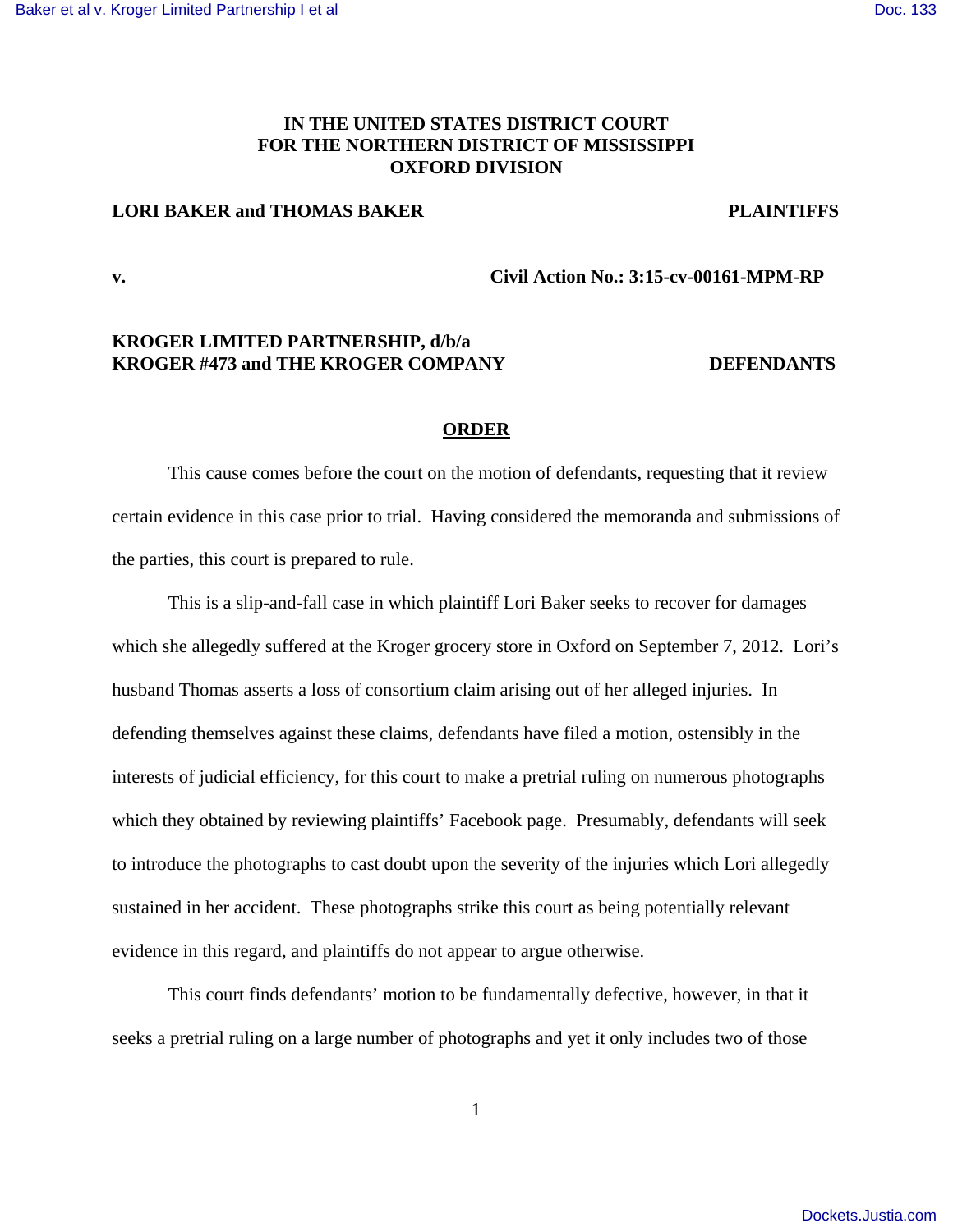photographs for review. Obviously, this court is not in a position to make a pretrial ruling regarding the admissibility of photographs which were not provided to it, even if it were otherwise inclined to do so (which, frankly, it is not).<sup>1</sup> In response to an email query from this court's staff, counsel for defendants explained that the two attached photographs were intended to be "sample[s]" and that "[i]f the Court would like, an entire set of photographs and all matching testimony can be provided for review." [March 23, 2017 email from defense counsel at 1].

While this court appreciates defendants' offer to submit additional evidence in support of their motion, it will simply rule upon the motion which was submitted to it. Based upon that motion and attachments, and considering plaintiffs' response, this court concludes that the request for a pretrial ruling on these photographs is not well taken. In so stating, this court emphasizes that plaintiffs make it clear that they intend to make objections, based on grounds such as lack of authentication and hearsay, to many of these photographs and other Facebook page excerpts. It is, of course, their right to do so. Moreover, the briefing which is before the court simply does not contain the arguments and counter-arguments, as to each specific photograph, which would allow it to make an informed ruling on these matters.<sup>2</sup> This court

<sup>1</sup> In so stating, this court notes that issues such as this one have traditionally been reserved for trial.

For example, plaintiffs argue that certain comments made by their friends on the Facebook page are hearsay. It strikes this court that the issue of whether such comments are hearsay or not would depend upon their nature. For example, a comment from a friend which merely states "Merry Christmas!" would clearly not be hearsay, since it would not be introduced to prove the truth of the matter asserted. Such evidence would, instead, presumably be used to establish the time period in which the comment was made. This illustrates why this court is not in a position to rule upon these issues without having viewed the evidence in question.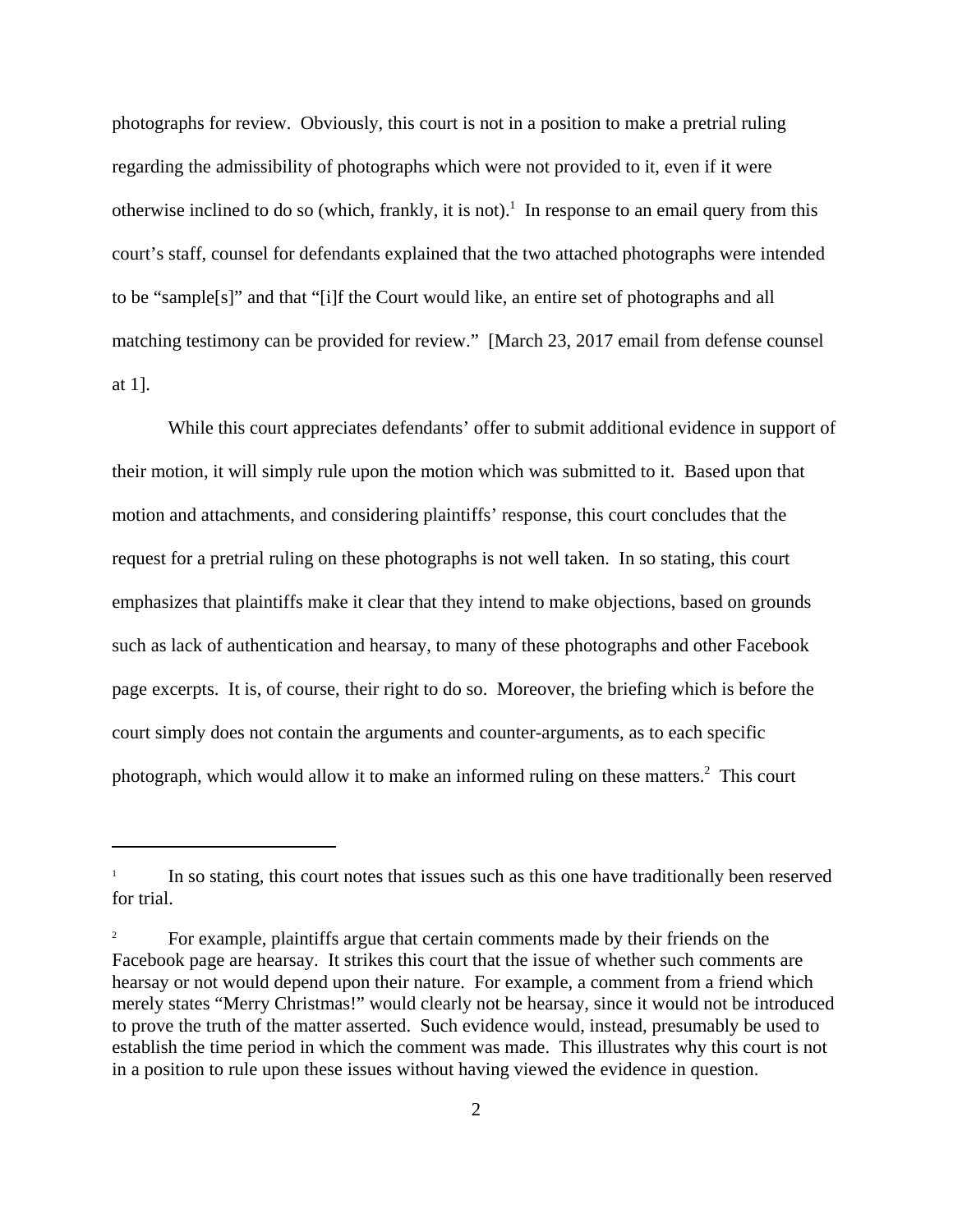therefore has little difficulty in concluding that defendants' motion for a pretrial ruling should be denied. Having said that, this court does note that plaintiffs may try the jury's (and this court's) patience if they seek to make the process of admitting this evidence unduly cumbersome. With this caveat, this court will not prevent plaintiffs from raising any good faith objections in this context.

However, in the interests of expediting its consideration of these matters at trial, this court will provide its impression of one of the issues raised by the parties with regard to the photographs. In their response, plaintiffs object to dates and locations which were affixed to the photographs by counsel for defendants, which purport to state when and where they were taken. Plaintiffs argue that these amount to hearsay statements by defense counsel, and it appears to this court that they may be correct. That is, it appears to this court that the stamps may well be outof-court assertions used to prove the truth of the matter asserted. Moreover, this court has serious doubts regarding whether any of the hearsay exceptions are applicable here. At the same time, this court regards the hearsay issue as being somewhat unclear, particularly since neither side submits authority dealing with this issue.

What *does* seem clear to this court is that it is not *necessary* for defendants to tell the jurors exactly where and when the photographs were taken, since they can decide this matter for themselves. This court will assume that defendants' representation that the dates which their counsel attached to the photographs are (at least for the most part) reliable and that it would speed along the trial process to allow them to include these notations on the photographs. Nevertheless, the fact remains that plaintiffs have a right to raise any good faith objections in this regard, and it seems to this court that each and every one of the dates and locations noted by

3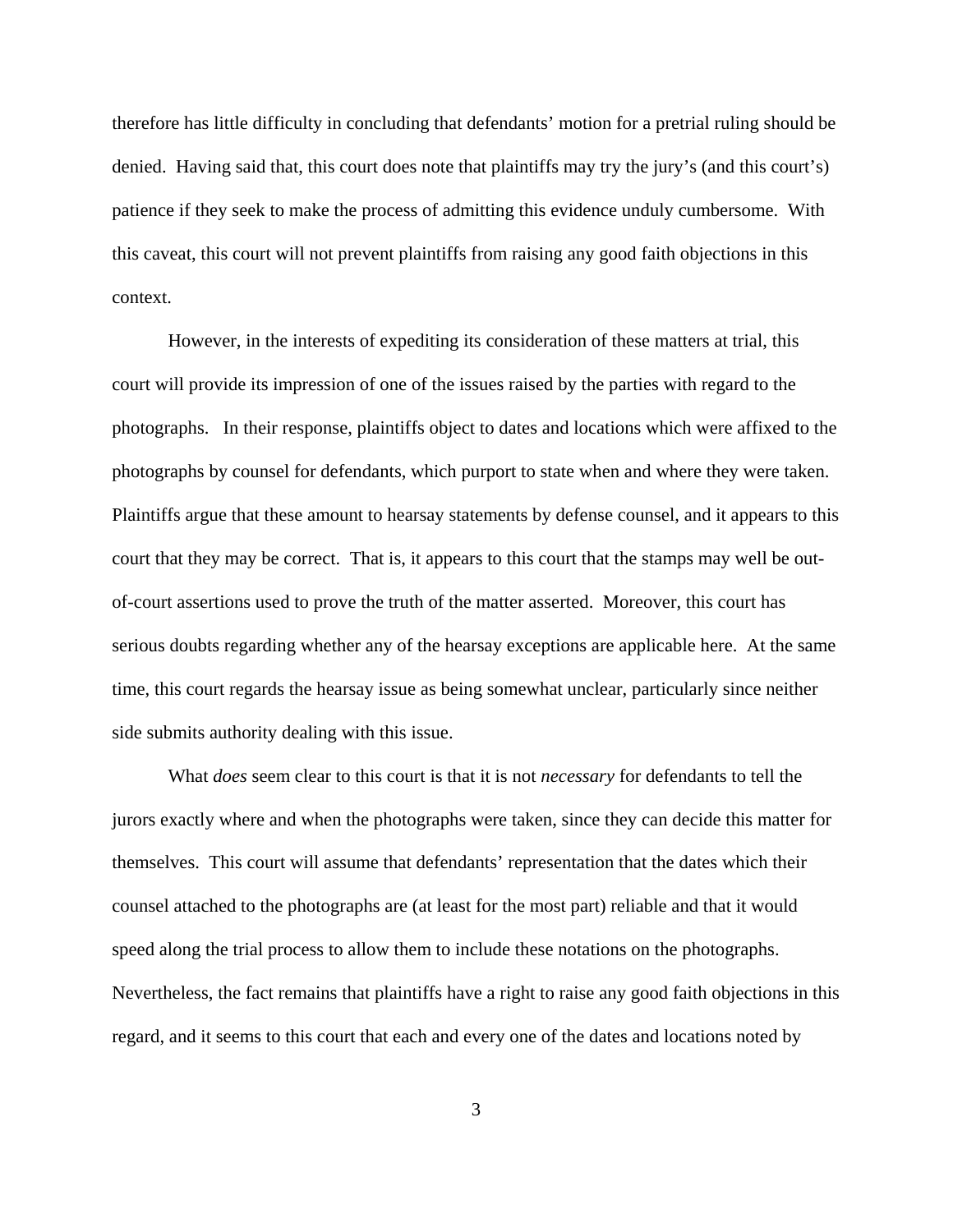defense counsel should not necessarily be accepted as the gospel truth. This court therefore directs defendants to remove the date and times from the photographs, and it will allow the jury to decide when and where they were taken. Having clarified this issue, this court will otherwise reserve a ruling on the admissibility and relevance of each photograph and other Facebook excerpt until trial.

 Defendants also request that this court review, in considering their objections to a March 15, 2017 ruling of Magistrate Judge Percy, surveillance video which they took of Lori. As discussed below, this court will grant this request, but it wishes to make clear that it is strongly inclined to agree with the Magistrate Judge's order excluding this video, based on defendants' failure to disclose it in discovery. In their briefing, defendants concede that they failed to disclose this evidence, but they submit that it will be used for "impeachment only" and should be allowed for this purpose. Judge Percy based his ruling on Rule 26(a)(1)(A), which requires that a party must, without awaiting a discovery request, provide to the other parties:

(i) the name, and if known, the address and telephone number of each individual likely to have discoverable information – along with the subjects of that information – that the disclosing party may use to support its claims or defenses, unless the use would be solely for impeachment...; (ii) a copy – or a description by category and location – of all documents, electronically stored information, and tangible things that the disclosing party has in its possession, custody, or control and may use to support its claims or defenses, unless the use would be solely for impeachment.

Fed. R. Civ. P. 37(c) further provides that "[i]f a party fails to provide information or identify a witness as required by Rule 26(a) or (e), the party is not allowed to use that information or witness to supply evidence on a motion, at a hearing, or at a trial, unless the failure was substantially justified or is harmless."

In his ruling, Judge Percy noted that there are strong public policy considerations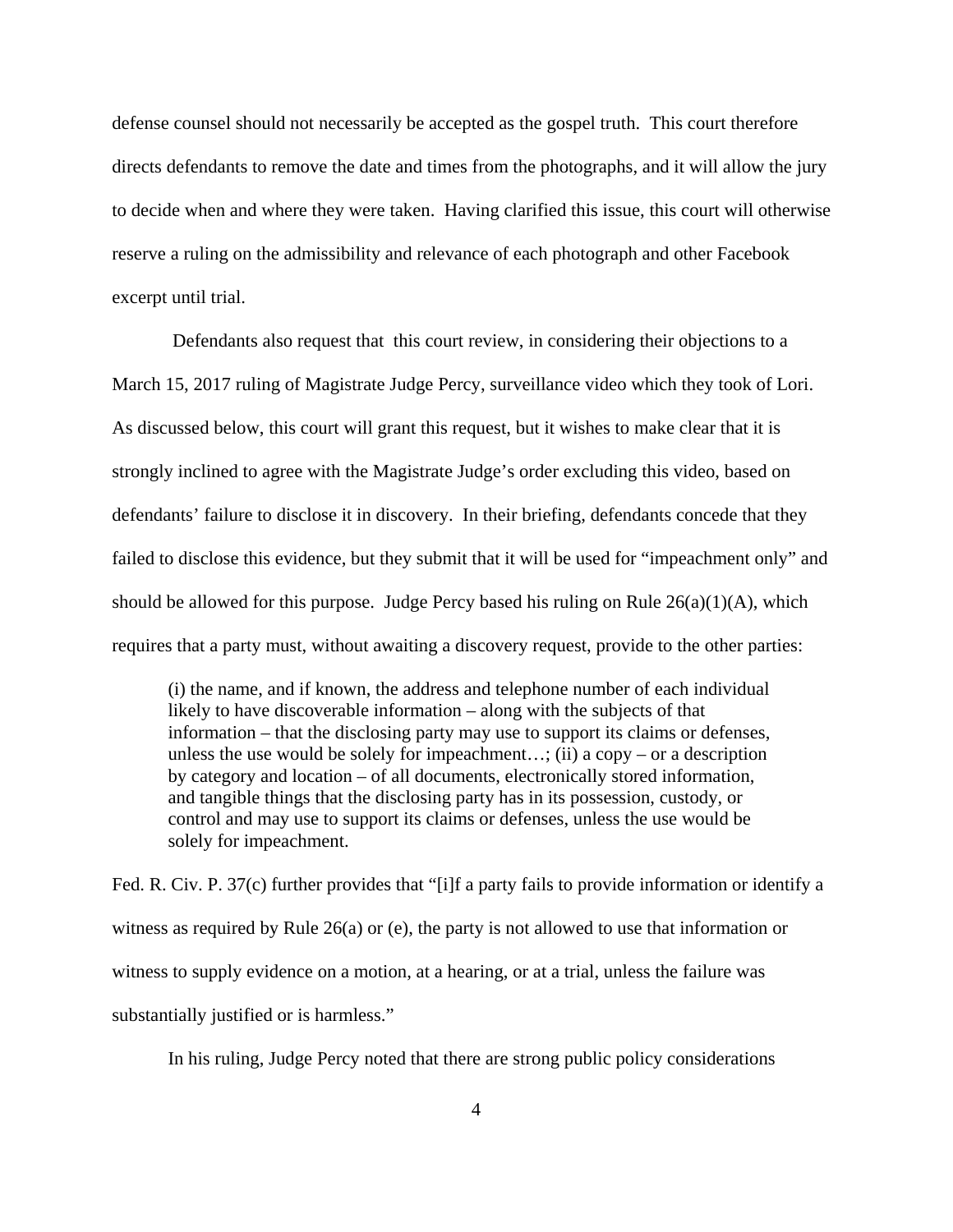supporting this rule. Indeed, the Advisory Committee Note to Rule 37 emphasizes that this

sanction provides "a strong inducement for disclosure of material that the disclosing party would

expect to use as evidence, whether at a trial, at a hearing, or on a motion," by the deadline. The

purpose of these disclosure requirements is to "eliminate unfair surprise to the opposing party."

*Hill v. Koppers Indus.*, 2009 WL 3246630, at \*2 (N.D. Miss. Sept. 30, 2009).

Public policy considerations aside, Judge Percy noted that the Fifth Circuit has addressed,

and rejected, arguments virtually identical to those raised by defendants in this case.

Specifically, Judge Percy wrote in his order that:

The issue of whether investigative surveillance video of a personal injury plaintiff constitutes substantive evidence that is subject to pretrial disclosure was squarely addressed by the Fifth Circuit in *Chiasson v. Zapata Gulf Marine Corp.*, 988 F.2d 513 (5th Cir. 1993). Because the *Chiasson* plaintiff claimed physical and mental pain and anguish and sought damages for loss of enjoyment from the activities of her normal life, the Fifth Circuit found that the severity of her pain and the extent to which she had lost the enjoyment of normal activity were key issues to be decided by the jury and that evidence, such as the surveillance video, which would tend to prove or disprove such losses must be considered "substantive." 988 F.2d at 517. The court ruled that because the video was "at the very least in part substantive, it should have been disclosed prior to trial, regardless of its impeachment value." *Id.* at 517-18.

[Judge Percy March 15, 2017 order at 3-4]

Judge Percy noted that the facts in *Chiasson* were quite similar to those here, and he

appeared to specifically *assume* that the video in this case would cast doubt upon the extent of

plaintiff's injuries:

In the instant case, Plaintiff has claimed damages similar to those claimed in *Chiasson*, and the subject surveillance video, which Defendants state show Plaintiff easily bending, picking up items, standing for long periods of time and making other bodily movements, would tend to prove or disprove the extent of Plaintiff's claimed damages. Because the video is at the very least in part substantive, it should have been disclosed prior to trial regardless of its impeachment value.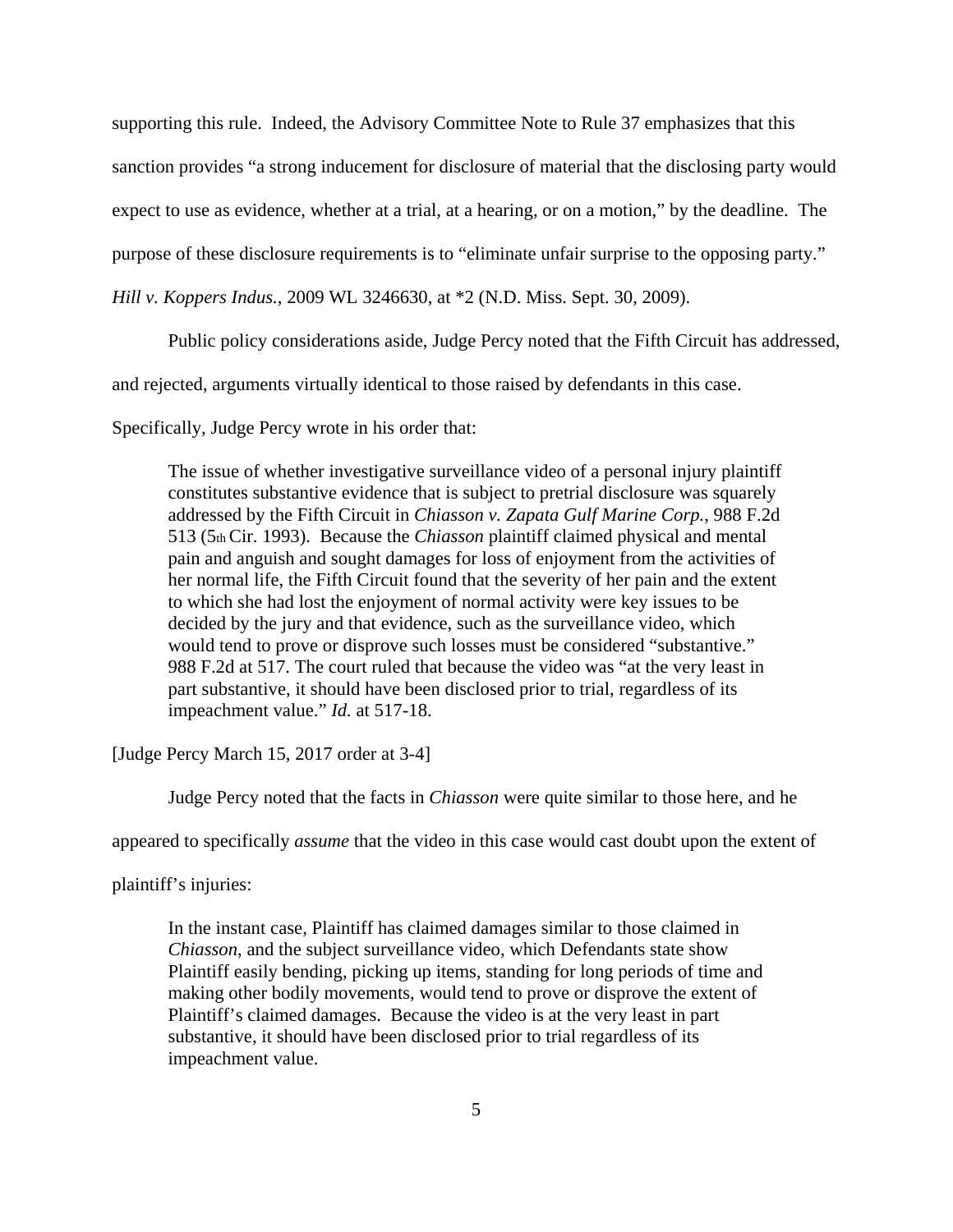## [Id. at 4].

In rejecting defendants' argument that *Chiasson* is distinguishable, Judge Percy wrote

## that:

Defendants, who dispute Plaintiff's contention that her discovery requests sought information about any surveillance video, argue *Chiasson* is distinguishable because in that case the plaintiff had propounded a discovery request asking whether the defendant had any such footage of the plaintiff, to which the defendant answered that it did not. This Court need not decide whether Plaintiff requested information about any such surveillance video, because our discovery rules now require parties to disclose any such substantive evidence it may use at trial "without awaiting a discovery request." Fed.R.Civ.P. 26(a)(1). This "automatic" disclosure provision was added to the rules in 1993, the year *Chiasson* was decided. The Fifth Circuit has since affirmed that surveillance recordings which may have some impeachment value because they are inconsistent with the plaintiff's testimony, but which are also at least in part substantive because they tend to establish the truth of a key issue, must be disclosed by a party under Rule 26(a)(1) without awaiting a discovery request. *Olivarez v. GEO Group, Incorporated, 844 F.3d 200, 205 (5th Cir. 2016).* 

## [Id. at 4-5].

This court finds Judge Percy's ruling to be quite persuasive, and, in appealing it,

defendants fail to point out any errors in his reasoning. In their brief, defendants write that:

Magistrate Judge Percy found that the surveillance video constitutes substantive evidence that should have been disclosed in discovery. However, Kroger submits that the surveillance video is to be used for impeachment purposes only at the trial of this matter. The Magistrate Judge's reliance on the *Chiasson* case is somewhat misplaced.

[Defendants' brief at 2]. While defendants thus argue that Judge Percy's reliance upon *Chiasson*

is "somewhat misplaced," they provide no particulars on exactly how this might be the case.

Instead, defendants argue that this court should view the videotape itself to decide whether it is

"substantive evidence" or not. Specifically, defendants write that:

Kroger respectfully requests that the District Judge review the surveillance video *in camera* to see if, in fact, the surveillance video contains such "substantive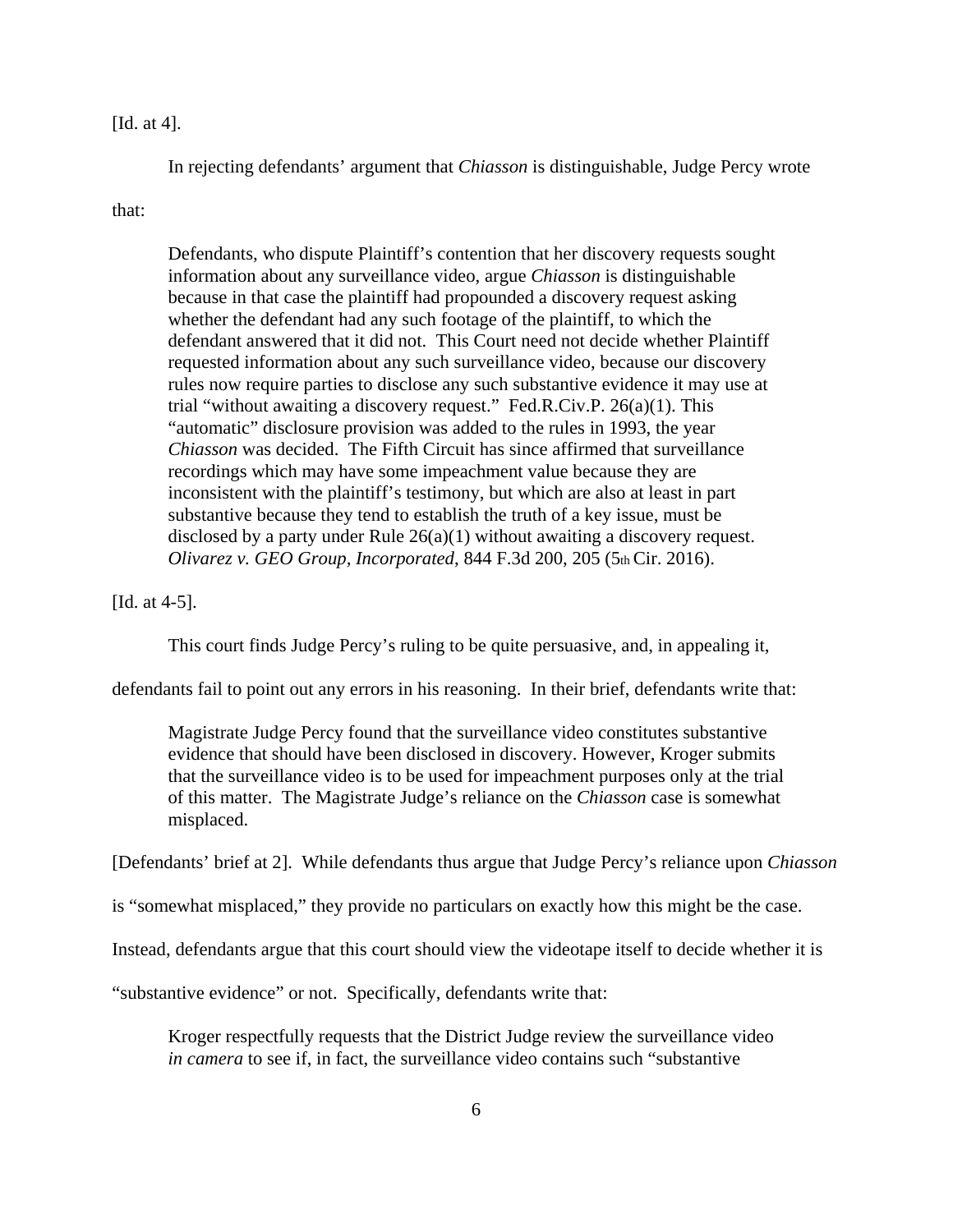evidence." After reviewing the video and paying attention to the claims of the Plaintiffs at trial, the Court can then make a reasoned determination whether the video is "black and white" strict impeachment of the Plaintiffs or not.

 $\left[$ Id. $\right]$ 

This court will grant defendants' request to view the videotape in chambers, since it does not want them to feel that their evidence is being overlooked. At the same time, it is not at all clear to this court exactly how viewing the videotape might alter the analysis regarding whether it is "substantive" or not. For the purposes of this motion, this court will assume that the video casts serious doubt upon the extent of Lori's injuries, and, as quoted above, Judge Percy appeared to assume this as well. The fact remains, however, that defendants' briefing fails to point out any specific errors in Judge Percy's reasoning, nor does it even mention the stringent burden which they face in appealing his order. Indeed, the Local Rules provide that:

No ruling of a magistrate judge in any matter which he or she is empowered to hear and determine will be reversed, vacated, or modified on appeal unless the district judge determines that the magistrate judge's findings of fact are clearly erroneous, or that the magistrate judge's ruling is clearly erroneous or contrary to law.

L.U.Civ.R. 72(a)(1)(B). Defendants' briefing fails to make any arguments which might lead this court to conclude that the "magistrate judge's ruling is clearly erroneous or contrary to law," and their appeal of that ruling will almost certainly be denied. However, this court will reserve a final ruling on this issue until after viewing the videotape, which may be done in chambers on the day of the scheduled trial in this matter.<sup>3</sup>

In light of the foregoing, it is ordered that defendants' motion [114-1] for a pretrial ruling

These in-chambers proceedings will be for the sole purpose of viewing the videotape and not to allow the parties to provide new arguments or authorities beyond those submitted in their briefing.